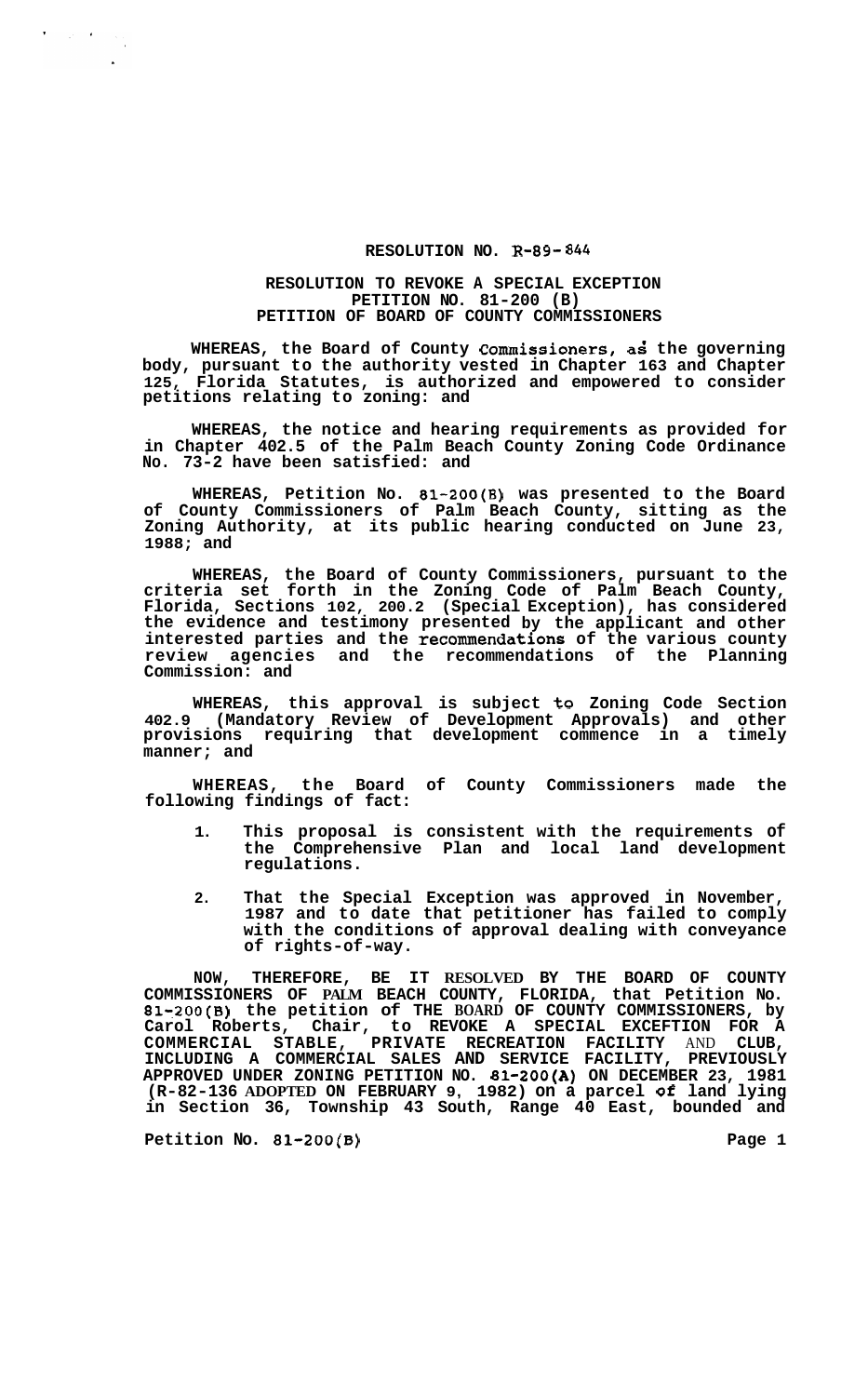## **described as follows:**

 $\sim 10^{-11}$ 

**Beginning at the intersection of the Westerly line of Seminole Pratt-Whitney Road with the Northerly line of State Road 80 and extending thence:** 

- **State Road** *80,* **617.99 feet to a point; thence.**   $11$
- **North 88 degrees 31' 51" West, still along same 222.54 feet**   $2<sub>1</sub>$ **to the Westerly line of that certain 200 foot wide easement described in Official Record Book No. 1354, Page 55; thence**
- $3]$ **North 01 degrees 27l 05l' East along same. 3428.14 feet to the North line of Section 36: thence**
- 4] **South 88 degrees 46'25" East, along same 200.00 feet to the Easterly line of said 200 foot wide easement, being also corner to lands owned by Florida Power and Light Company; thence**
- South 01 degrees 27'05" West, along same, 671.83 feet to a  $5<sub>1</sub>$ point; thence
- 6] **South 88 degrees 46' 25" East, still along the line of lands belonging to Florida Power and Light Company, 647.70 feet to a point in the Westerly line of Seminole Pratt-Whitney Road; thence**
- **South 01 degrees 36' OOlt West, 2760.86 feet to the Point and**  7] **Place of Beginning, being located on the northwest corner of the intersection of Seminole Pratt-Whitney Road (167th Avenue North) and Southern Boulevard (SR 80), in an** *AR-***Agricultural Residential Zoning District, was approved as advertised.**

**Petition No. 81-200(B)** Page 2